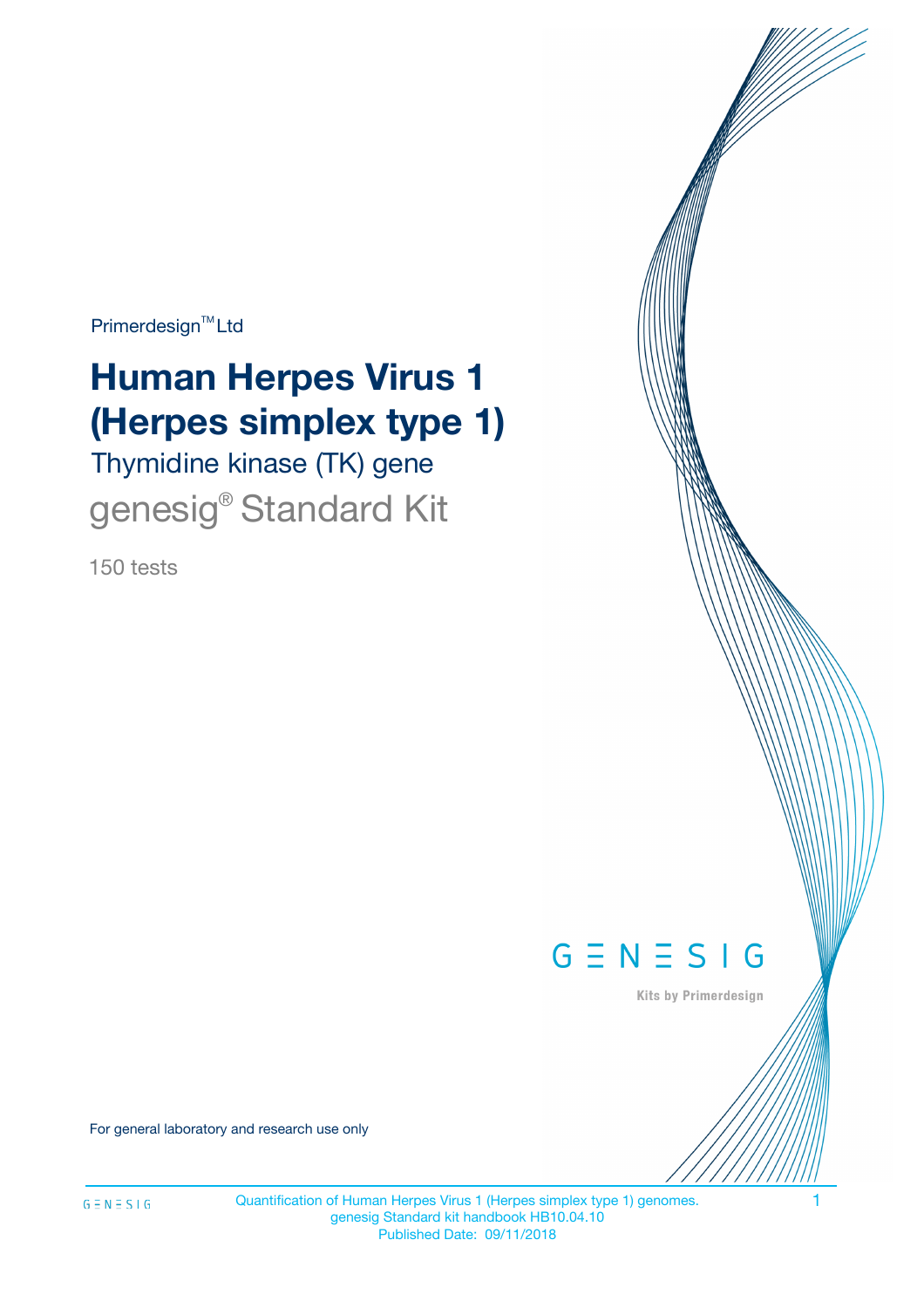# Introduction to Human Herpes Virus 1 (Herpes simplex type 1)

The herpes simplex virus (HSV) (also known as Cold Sore, Night Fever, or Fever Blister) is a virus that manifests itself in two common viral infections (HSV1 and HSV 2), each marked by painful, watery blisters in the skin or mucous membranes (such as the mouth or lips) or on the genitals. The disease is contagious, particularly during an outbreak, and is incurable with present technology. An infection on the lips is commonly known as a "cold sore" or "fever blister". These are sometimes confused with canker sores or Apthous ulcers which have a similar appearance; these appear inside the mouth and are not caused by the herpes simplex virus.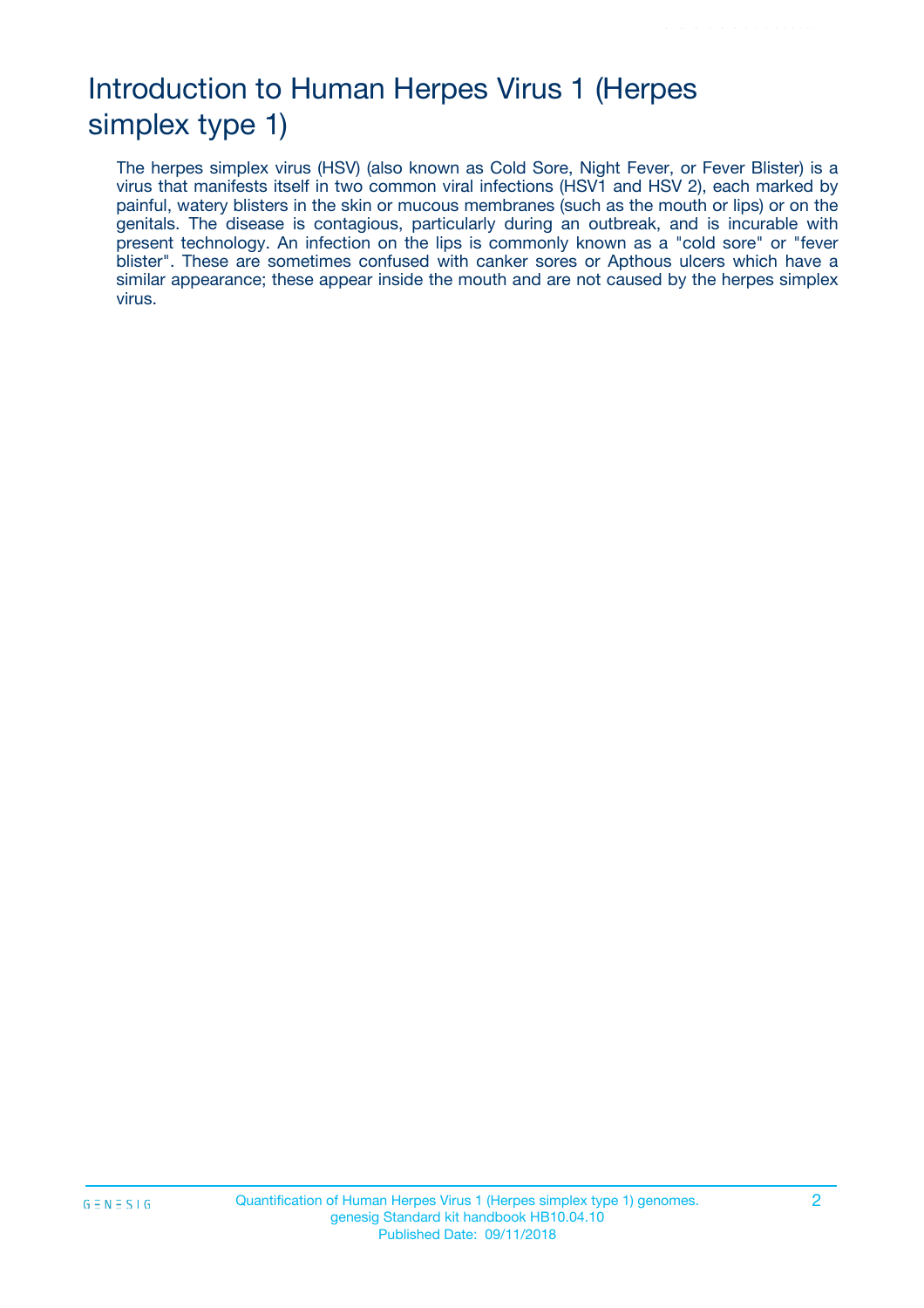

The Primerdesign genesig Kit for Human Herpes Virus 1 (Herpes simplex type 1) (HSV1) genomes is designed for the in vitro quantification of HSV1 genomes. The kit is designed to have a broad detection profile. Specifically, the primers represent 100% homology with over 95% of the NCBI database reference sequences available at the time of design.

The dynamics of genetic variation means that new sequence information may become available after the initial design. Primerdesign periodically reviews the detection profiles of our kits and when required releases new versions.

Sequence data is limited. However the primers have 100% homology with over 95% of reference sequences contained in the NCBI database. The primers have low homology to the HSV-2 sequences in this regions and the kit therefore has a highly specific quantification profile. It is not possible guarantee the quantification of all clinical isolates.

If you require further information, or have a specific question about the detection profile of this kit then please send an e.mail to enquiry@primerdesign.co.uk and our bioinformatics team will answer your question.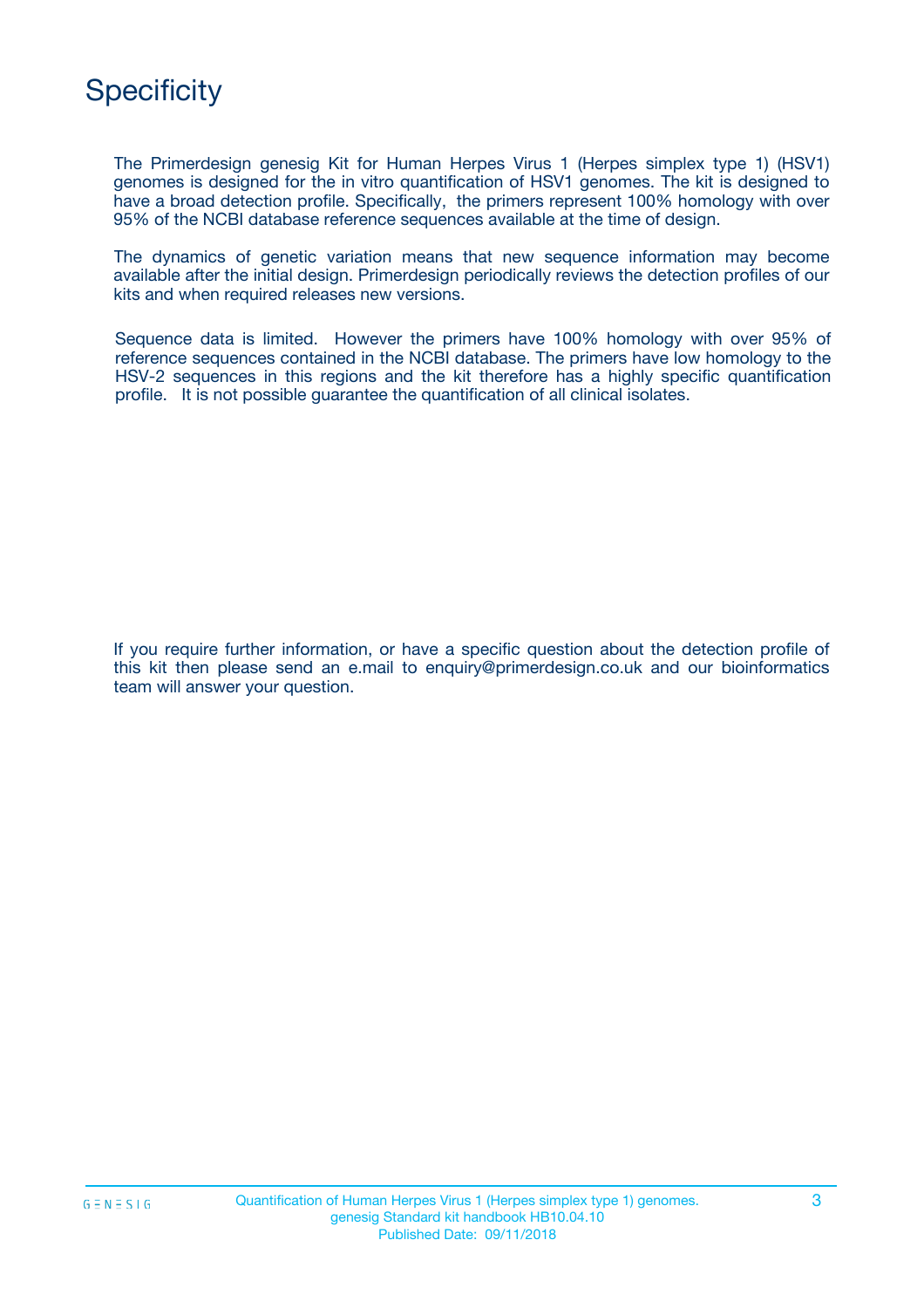# Kit contents

- **HSV1 specific primer/probe mix (150 reactions BROWN)** FAM labelled
- **HSV1 positive control template (for Standard curve RED)**
- **RNase/DNase free water (WHITE)** for resuspension of primer/probe mixes
- **Template preparation buffer (YELLOW)** for resuspension of positive control template and standard curve preparation

# Reagents and equipment to be supplied by the user

#### **Real-time PCR Instrument**

#### **Extraction kit**

This kit is recommended for use with genesig Easy DNA/RNA extraction kit. However, it is designed to work well with all processes that yield high quality RNA and DNA with minimal PCR inhibitors.

#### **oasig**TM **lyophilised or Precision**®**PLUS 2X qPCR Master Mix**

This kit is intended for use with oasig or PrecisionPLUS2X qPCR Master Mix.

**Pipettors and Tips**

**Vortex and centrifuge**

**Thin walled 1.5 ml PCR reaction tubes**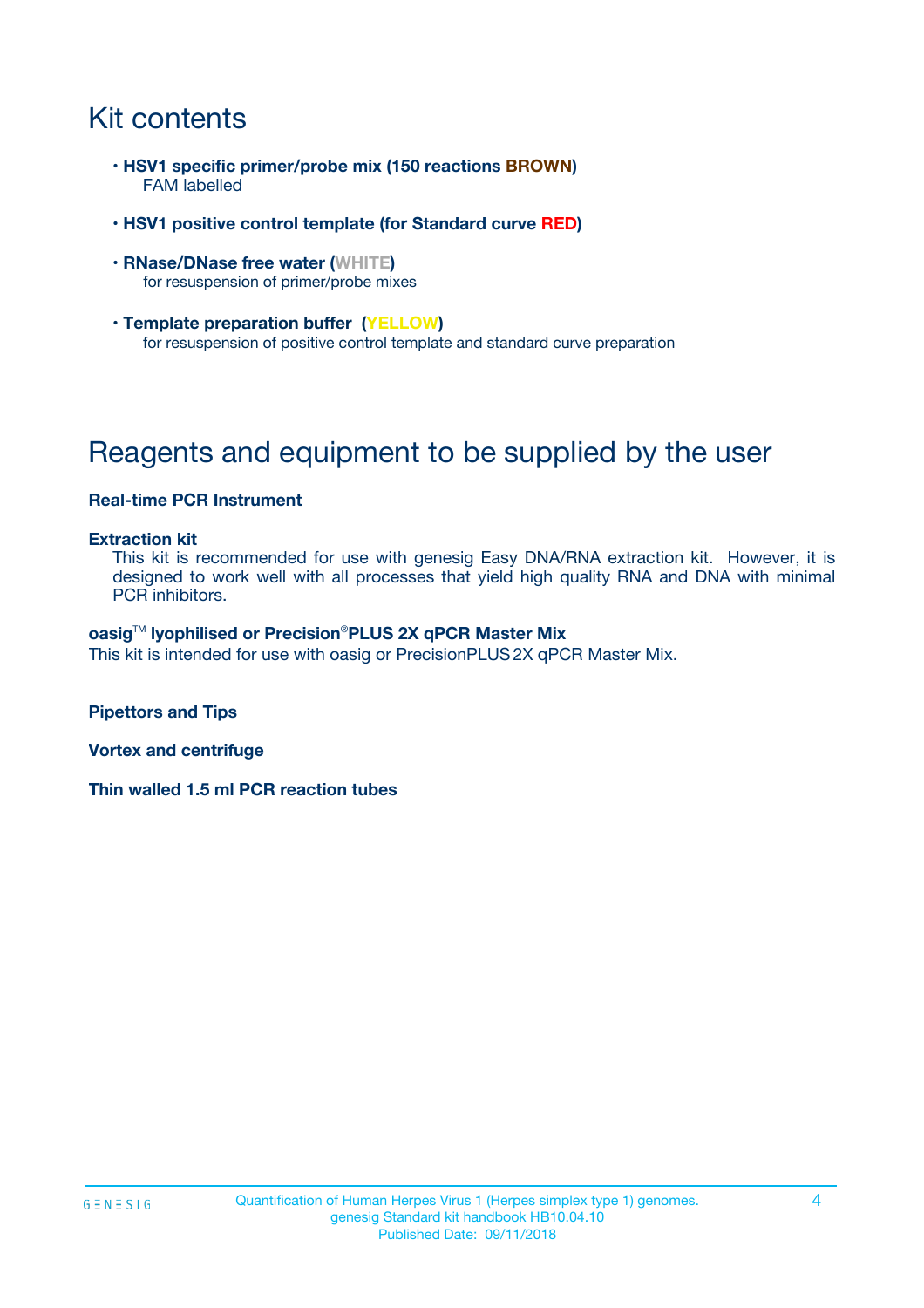### Kit storage and stability

This kit is stable at room temperature but should be stored at -20ºC on arrival. Once the lyophilised components have been resuspended they should not be exposed to temperatures above -20°C for longer than 30 minutes at a time and unnecessary repeated freeze/thawing should be avoided. The kit is stable for six months from the date of resuspension under these circumstances.

If a standard curve dilution series is prepared this can be stored frozen for an extended period. If you see any degradation in this serial dilution a fresh standard curve can be prepared from the positive control.

Primerdesign does not recommend using the kit after the expiry date stated on the pack.

### Suitable sample material

All kinds of sample material suited for PCR amplification can be used. Please ensure the samples are suitable in terms of purity, concentration, and DNA integrity. Always run at least one negative control with the samples. To prepare a negative-control, replace the template DNA sample with RNase/DNase free water.

### Dynamic range of test

Under optimal PCR conditions genesig HSV1 detection kits have very high priming efficiencies of >95% and can detect less than 100 copies of target template.

### Notices and disclaimers

This product is developed, designed and sold for research purposes only. It is not intended for human diagnostic or drug purposes or to be administered to humans unless clearly expressed for that purpose by the Food and Drug Administration in the USA or the appropriate regulatory authorities in the country of use. During the warranty period Primerdesign genesig detection kits allow precise and reproducible data recovery combined with excellent sensitivity. For data obtained by violation to the general GLP guidelines and the manufacturer's recommendations the right to claim under guarantee is expired. PCR is a proprietary technology covered by several US and foreign patents. These patents are owned by Roche Molecular Systems Inc. and have been sub-licensed by PE Corporation in certain fields. Depending on your specific application you may need a license from Roche or PE to practice PCR. Additional information on purchasing licenses to practice the PCR process may be obtained by contacting the Director of Licensing at Roche Molecular Systems, 1145 Atlantic Avenue, Alameda, CA 94501 or Applied Biosystems business group of the Applera Corporation, 850 Lincoln Centre Drive, Foster City, CA 94404. In addition, the 5' nuclease assay and other homogeneous amplification methods used in connection with the PCR process may be covered by U.S. Patents 5,210,015 and 5,487,972, owned by Roche Molecular Systems, Inc, and by U.S. Patent 5,538,848, owned by The Perkin-Elmer Corporation.

### Trademarks

Primerdesign™ is a trademark of Primerdesign Ltd.

genesig $^\circledR$  is a registered trademark of Primerdesign Ltd.

The PCR process is covered by US Patents 4,683,195, and 4,683,202 and foreign equivalents owned by Hoffmann-La Roche AG. BI, ABI PRISM® GeneAmp® and MicroAmp® are registered trademarks of the Applera Genomics (Applied Biosystems Corporation). BIOMEK® is a registered trademark of Beckman Instruments, Inc.; iCycler™ is a registered trademark of Bio-Rad Laboratories, Rotor-Gene is a trademark of Corbett Research. LightCycler™ is a registered trademark of the Idaho Technology Inc. GeneAmp®, TaqMan® and AmpliTaqGold® are registered trademarks of Roche Molecular Systems, Inc., The purchase of the Primerdesign reagents cannot be construed as an authorization or implicit license to practice PCR under any patents held by Hoffmann-LaRoche Inc.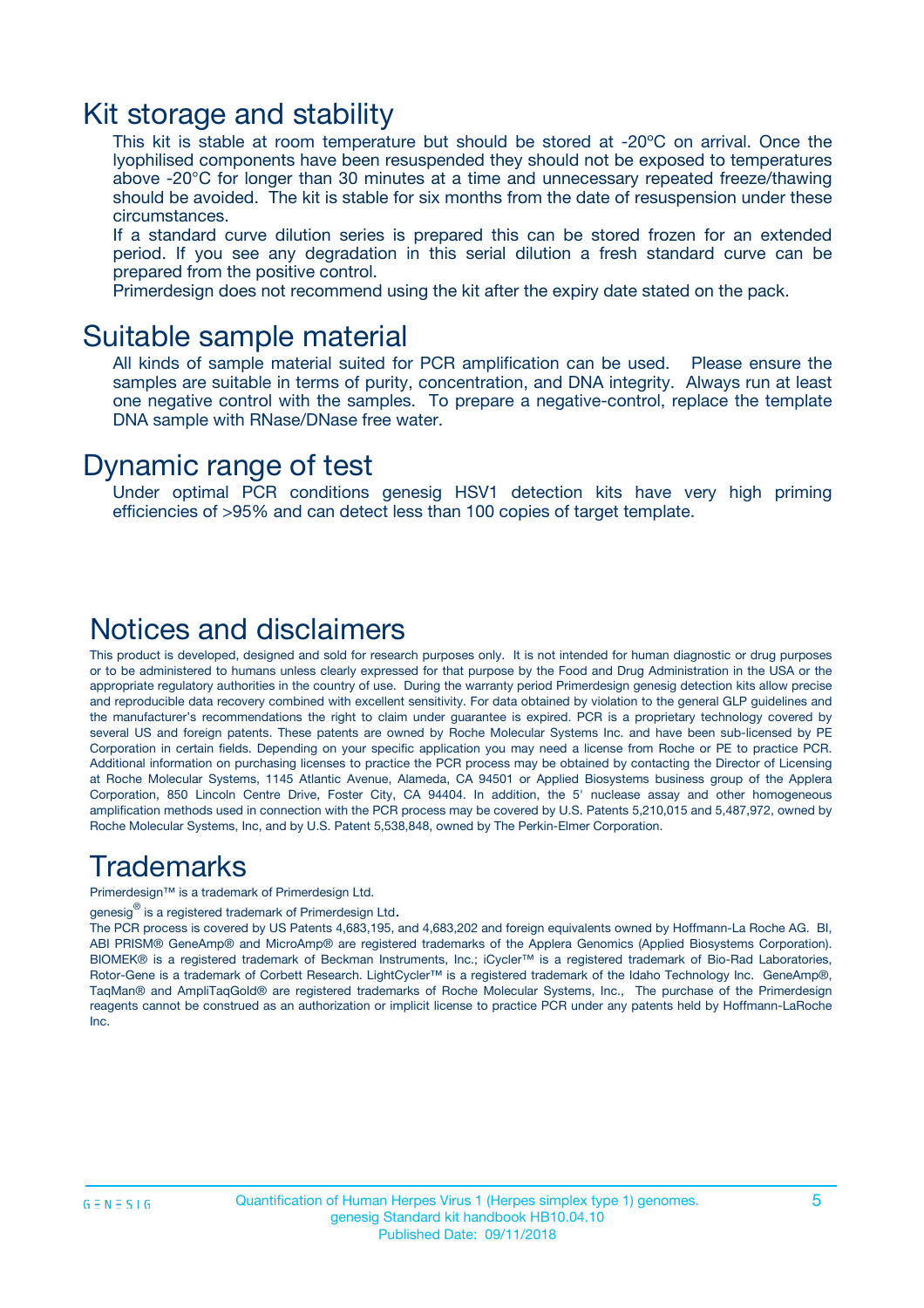## Principles of the test

#### **Real-time PCR**

A HSV1 specific primer and probe mix is provided and this can be detected through the FAM channel.

The primer and probe mix provided exploits the so-called TaqMan® principle. During PCR amplification, forward and reverse primers hybridize to the HSV1 DNA. A fluorogenic probe is included in the same reaction mixture which consists of a DNA probe labeled with a 5`-dye and a 3`-quencher. During PCR amplification, the probe is cleaved and the reporter dye and quencher are separated. The resulting increase in fluorescence can be detected on a range of qPCR platforms.

#### **Positive control**

For copy number determination and as a positive control for the PCR set up, the kit contains a positive control template. This can be used to generate a standard curve of HSV1 copy number / Cq value. Alternatively the positive control can be used at a single dilution where full quantitative analysis of the samples is not required. Each time the kit is used, at least one positive control reaction must be included in the run. A positive result indicates that the primers and probes for detecting the target HSV1 gene worked properly in that particular experimental scenario. If a negative result is obtained the test results are invalid and must be repeated. Care should be taken to ensure that the positive control does not contaminate any other kit component which would lead to false-positive results. This can be achieved by handling this component in a Post PCR environment. Care should also be taken to avoid cross-contamination of other samples when adding the positive control to the run. This can be avoided by sealing all other samples and negative controls before pipetting the positive control into the positive control well.

#### **Negative control**

To validate any positive findings a negative control reaction should be included every time the kit is used. For this reaction the RNase/DNase free water should be used instead of template. A negative result indicates that the reagents have not become contaminated while setting up the run.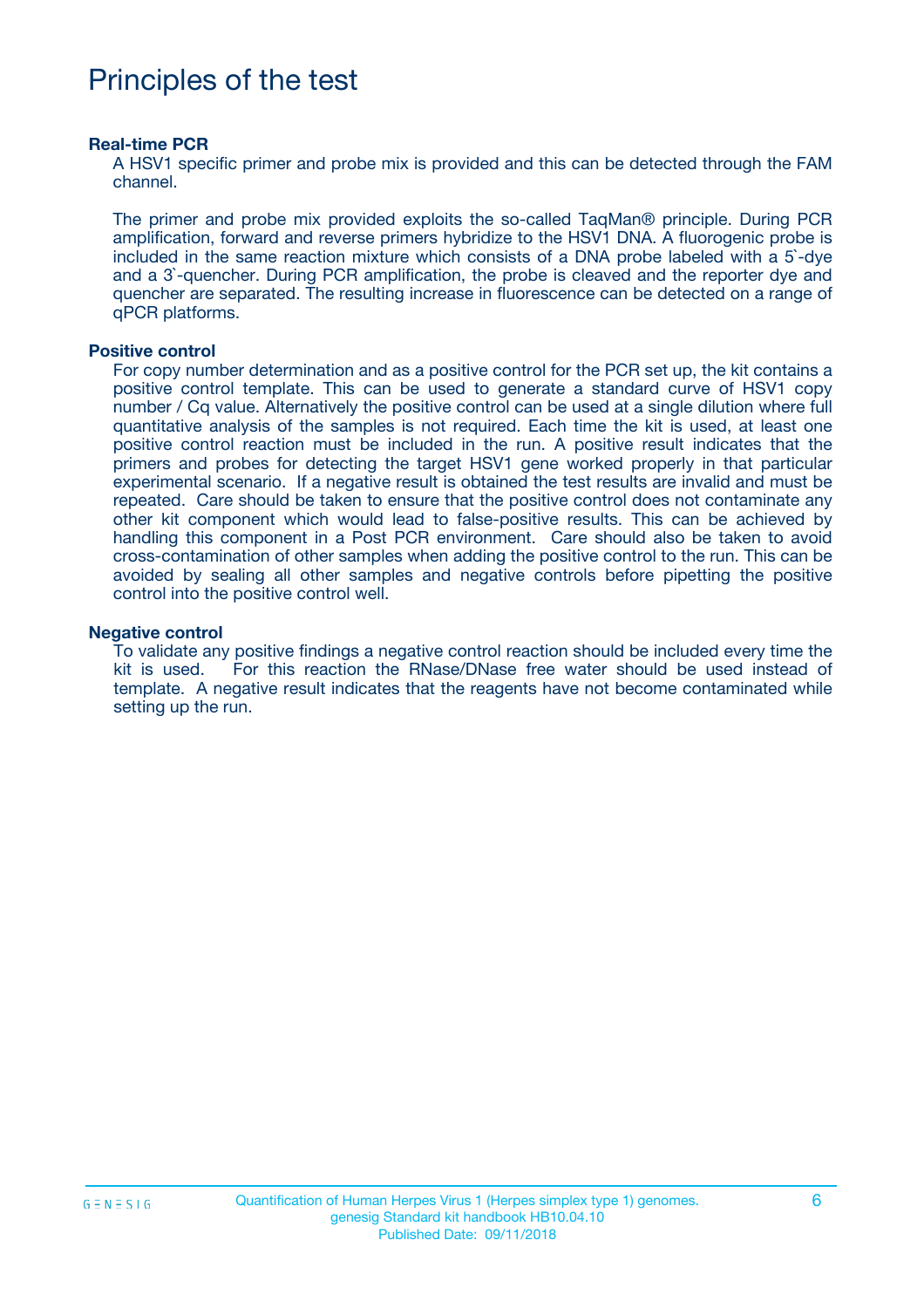### Resuspension protocol

To minimize the risk of contamination with foreign DNA, we recommend that all pipetting be performed in a PCR clean environment. Ideally this would be a designated PCR lab or PCR cabinet. Filter tips are recommended for all pipetting steps.

#### **1. Pulse-spin each tube in a centrifuge before opening.**

This will ensure lyophilised primer and probe mix is in the base of the tube and is not spilt upon opening the tube.

**2. Resuspend the kit components in the RNase/DNase free water supplied, according to the table below.**

To ensure complete resuspension, vortex each tube thoroughly.

| Component - resuspend in water | Volume |
|--------------------------------|--------|
| <b>Pre-PCR pack</b>            |        |
| HSV1 primer/probe mix (BROWN)  | 165 ul |

**3. Resuspend the positive control template in the template preparation buffer supplied, according to the table below:**

To ensure complete resuspension, vortex the tube thoroughly.

| Component - resuspend in template preparation buffer | <b>Nolume</b> |
|------------------------------------------------------|---------------|
| <b>Post-PCR heat-sealed foil</b>                     |               |
| HSV1 Positive Control Template (RED) *               | 500 µl        |

\* This component contains high copy number template and is a VERY significant contamination risk. It must be opened and handled in a separate laboratory environment, away from the other components.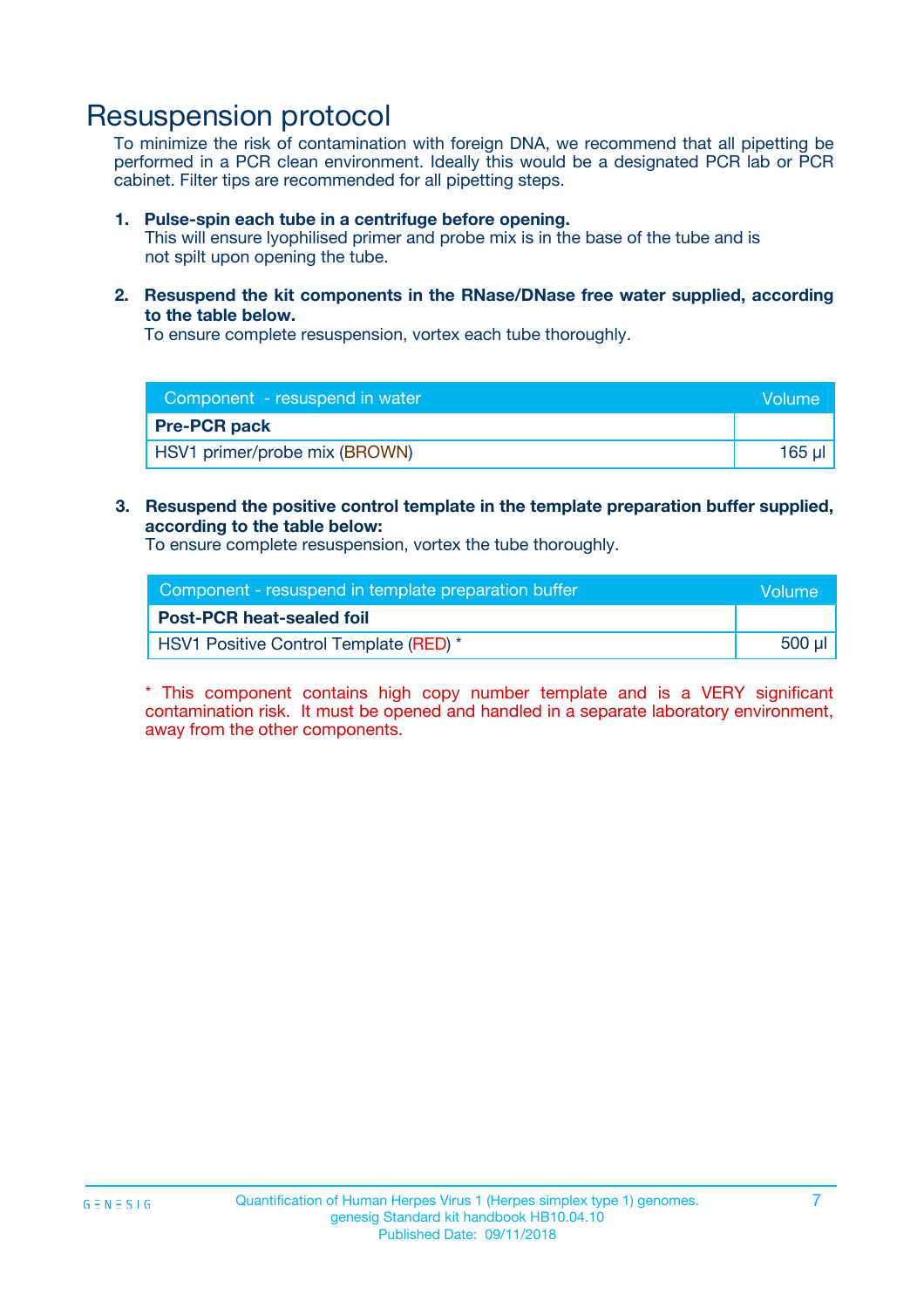# qPCR detection protocol

**1. For each DNA sample prepare a reaction mix according to the table below:** Include sufficient reactions for positive and negative controls.

| Component                                 | Volume          |
|-------------------------------------------|-----------------|
| oasig or PrecisionPLUS 2X qPCR Master Mix | 10 $\mu$        |
| HSV1 primer/probe mix (BROWN)             | 1 $\mu$         |
| <b>RNase/DNase free water (WHITE)</b>     | $4 \mu$         |
| <b>Final Volume</b>                       | 15 <sub>µ</sub> |

- **2. Pipette 15µl of this mix into each well according to your qPCR experimental plate set up.**
- **3. Prepare DNA templates for each of your samples.**
- **4. Pipette 5µl of DNA template into each well, according to your experimental plate set up.**

For negative control wells use 5µl of RNase/DNase free water. The final volume in each well is 20µl.

**5. If a standard curve is included for quantitative analysis, prepare a reaction mix according to the table below:**

| Component                                 | Volume     |
|-------------------------------------------|------------|
| oasig or PrecisionPLUS 2X qPCR Master Mix | $10 \mu$   |
| HSV1 primer/probe mix (BROWN)             | 1 µI       |
| <b>RNase/DNase free water (WHITE)</b>     | $4 \mu$    |
| <b>Final Volume</b>                       | $15$ $\mu$ |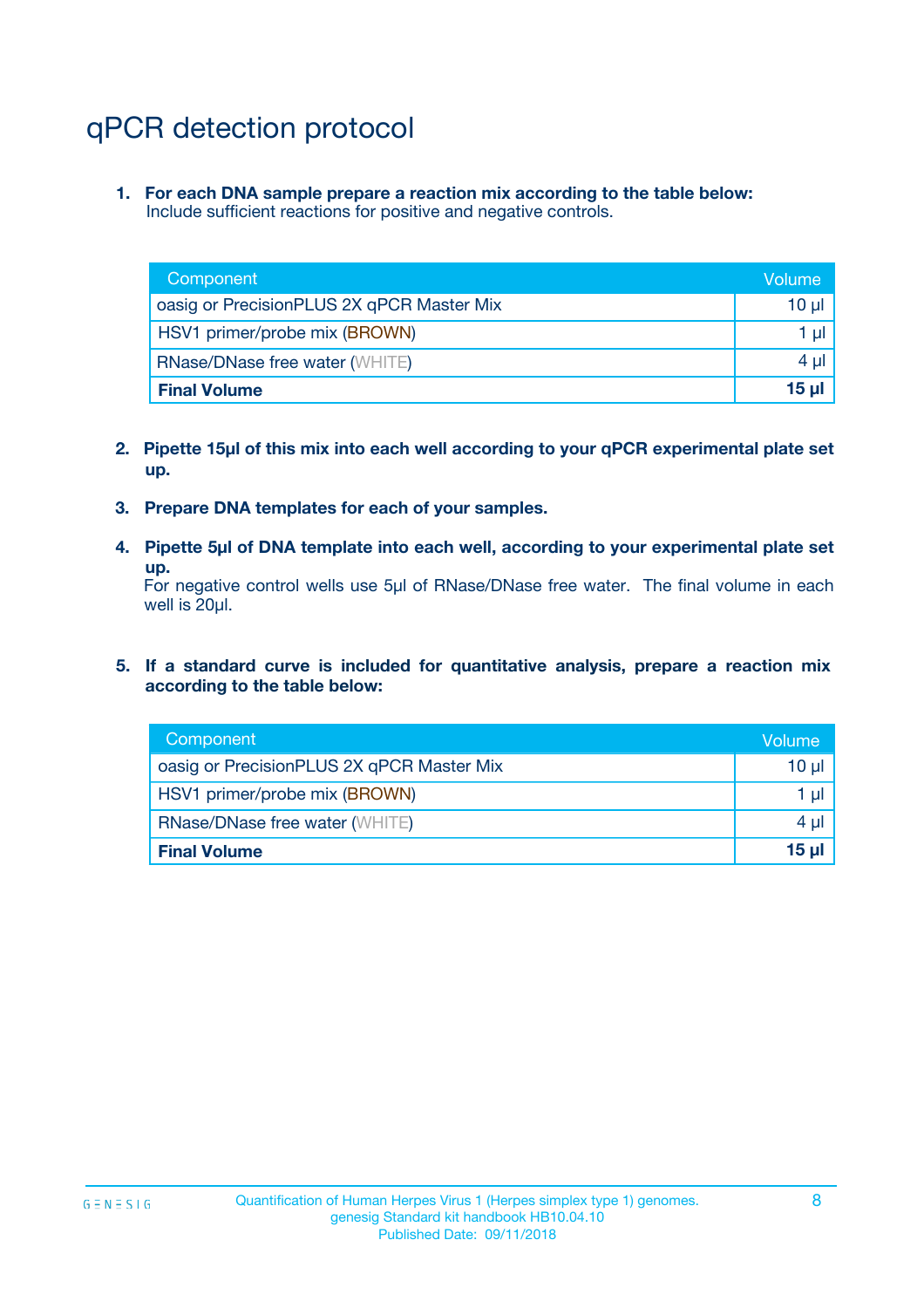### **6. Preparation of a standard curve dilution series.**

- 1) Pipette 90µl of template preparation buffer into 5 tubes and label 2-6
- 2) Pipette 10µl of Positive Control Template (RED) into tube 2
- 3) Vortex thoroughly
- 4) Change pipette tip and pipette 10µl from tube 2 into tube 3
- 5) Vortex thoroughly

Repeat steps 4 and 5 to complete the dilution series

| <b>Standard Curve</b>         | <b>Copy Number</b>     |
|-------------------------------|------------------------|
| Tube 1 Positive control (RED) | $2 \times 10^5$ per µl |
| Tube 2                        | $2 \times 10^4$ per µl |
| Tube 3                        | $2 \times 10^3$ per µl |
| Tube 4                        | $2 \times 10^2$ per µl |
| Tube 5                        | 20 per µl              |
| Tube 6                        | $2$ per $\mu$          |

7. Pipette 5µl of standard template into each well for the standard curve according to your experimental plate set up.

The final volume in each well is 20µl.

# qPCR amplification protocol

Amplification conditions using oasig or PrecisionPLUS2X qPCR Master Mix.

|             | <b>Step</b>       | <b>Time</b>     | Temp    |
|-------------|-------------------|-----------------|---------|
|             | Enzyme activation | 2 min           | 95 °C   |
| Cycling x50 | Denaturation      | 10 <sub>s</sub> | 95 $°C$ |
|             | DATA COLLECTION * | 60 s            | 60 °C   |

\* Fluorogenic data should be collected during this step through the FAM channel